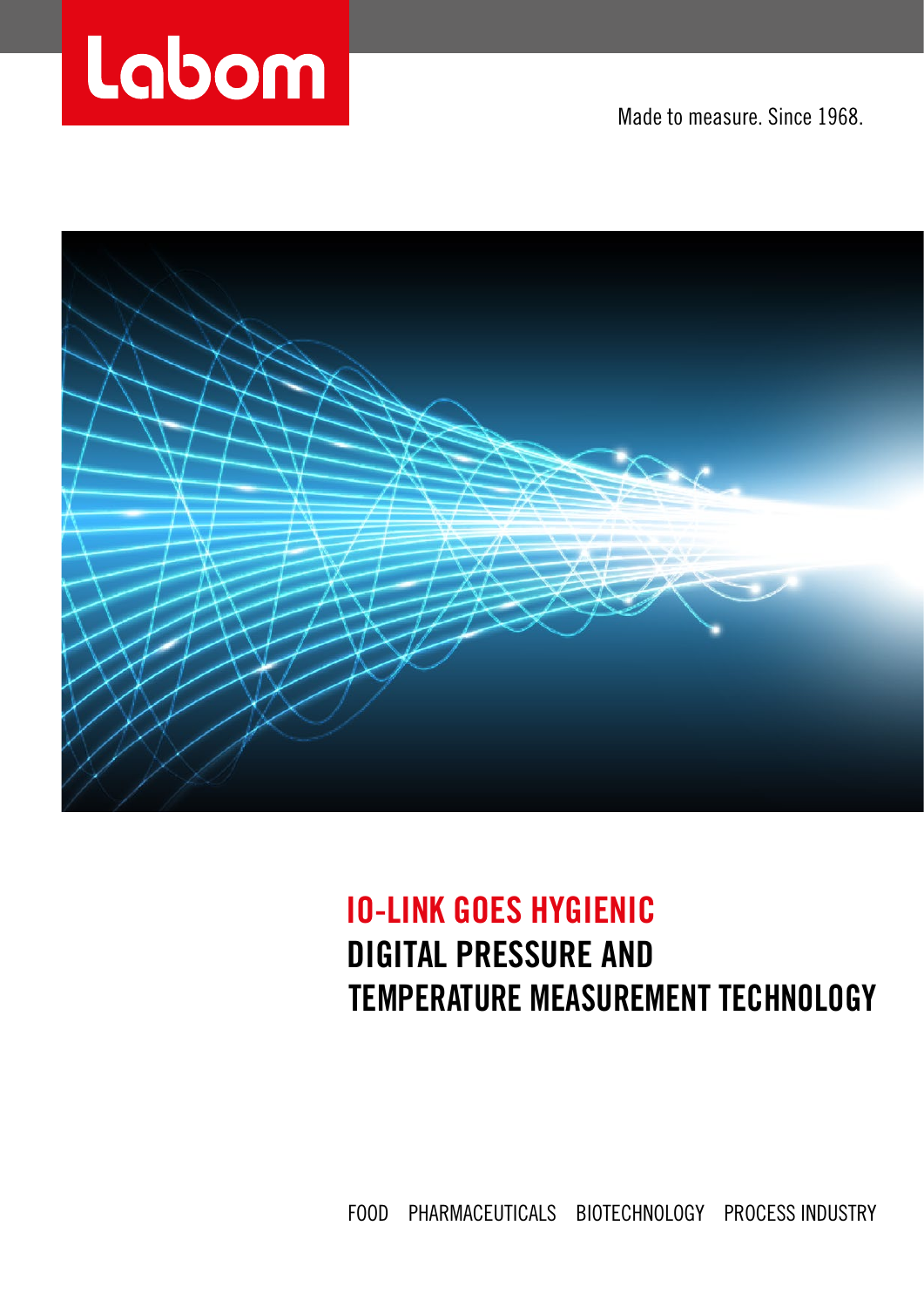## **IO-LINK AND LABOM FUTURE-PROOF HY**

LABOM is an established supplier for hygienic applications in the **pharmaceuticals, biotechnology, food and beverage industry** and now also offers pressure and temperature transmitters with the globally standardised IO-Link technology.

IO-Link meets the requirements as per DIN EN IEC 61131-9.

The system consists of a **digital point-to-point connection between the field device (sensor or actuator) and the IO-Link master.**

The **simplicity of a point-to-point connection** facilitates easy, cost effective integration of IO-Link devices into the process control technology.

IO-Link can therefore be used to combine the existing digital infrastructure, e.g. via bus systems. Only the communication between field device and master is managed by  $IO-I$  ink.

User friendliness is also evident in its **uncomplicated parameterisation:** this can be done via PC and saved in the master.



- 1. Pressure transmitter with HYGIENIC screw-in threads, without gasket, metallic sealing
- 2. Temperature transmitter with Clamp-on technology for non-invasive measuring without media contact
- 3. Resistance thermometer for invasive temperature measurement in vessels or pipelines
- 4. Pressure transmitter with hygienic clamp connection as per DIN 32676
- 5. Temperature transmitter with digital display and pipeline sensor
- 6. Pressure transmitter with digital display and threaded connection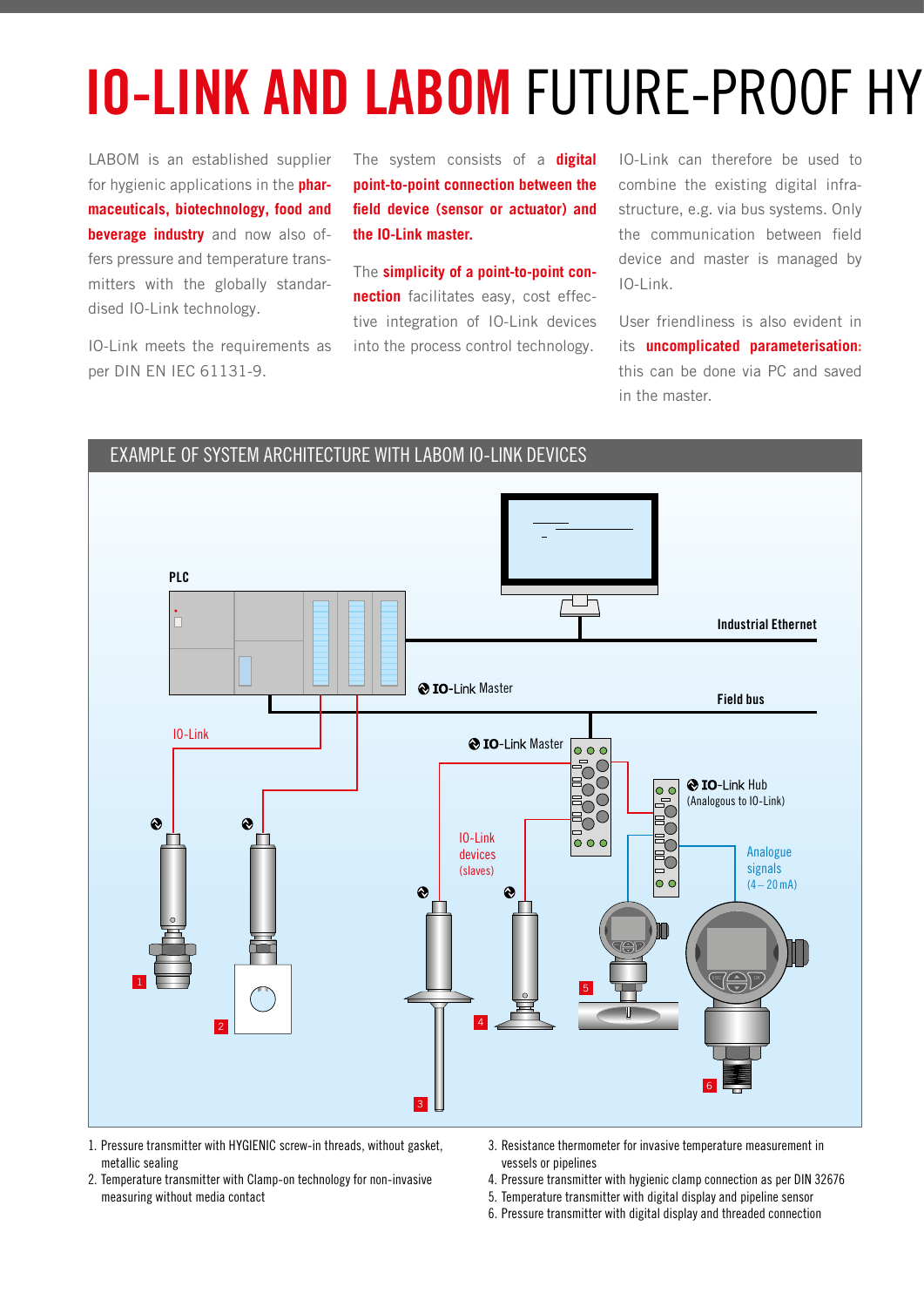# **GIENIC MEASURING TECHNOLOGY**

#### **BENEFITS**

- Manufacturer-independent standard
- Cost effective technologies
- Rapid reaction time due to high data rate and short cycles
- Easy, fast parameterisation / installation
- Simplified sensor replacement and automatic parameterisation in the event of a fault
- High reliability
- Field bus neutrality

## PRESSURE TRANSMITTER COMPACT IO-LINK

### for diaphragm seal operation, type series CA1510



- Digital pressure transmitter with IO-Link V1.1 output signal
- Data transmission rate COM3 (230.4 kBaud)
- Hygiene-compliant design as per EHEDG recommendations
- Accuracy ≤0.3%
- Housing and wetted parts made from stainless steel, protection class IP 65
- Nominal ranges -400 ... 400 mbar to -1 ... 100 bar
- Maximum of 2 switch outputs
- Optional electropolishing of wetted parts

## TRANSMITTER FOR TEMPERATURE Pt100 IO-LINK

#### for compact thermometers, type series PA2530

- Digital temperature measuring transmitter with IO-Link V1.1 output signal
- Data transmission rate COM3 (230.4 kBaud)
- Accuracy ≤0.1%
- Pt100 input as per EN 60751
- Nominal range -50...260 °C
- Maximum of 2 switch outputs
- Can be combined with the MiniTherm resistance thermometer (illustration) or with Clamp-on technology